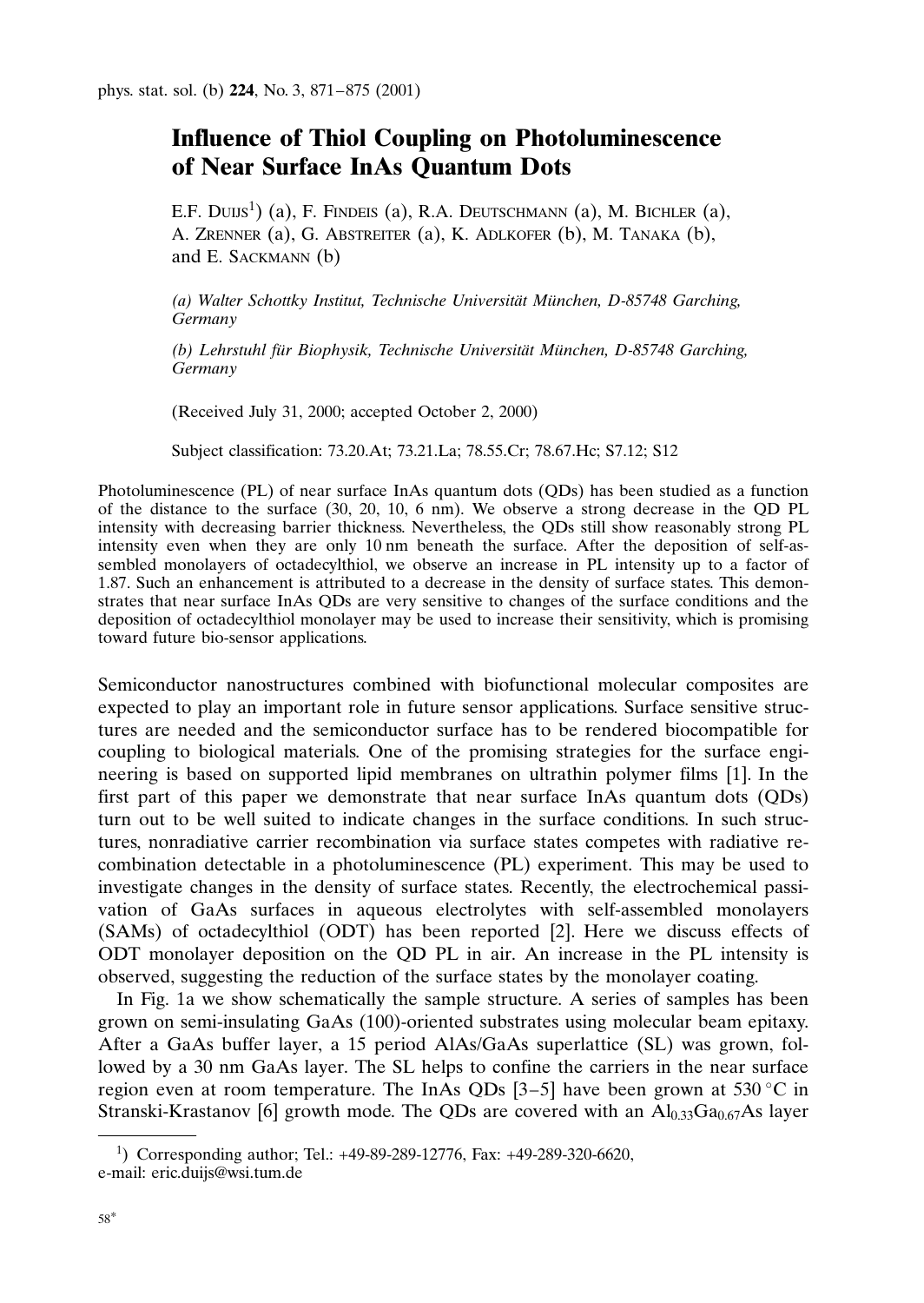

Fig. 1. a) A schematic of the sample structure. The InAs QDs are covered with an AlGaAs barrier of varying thickness. b) Radiative recombination competes with nonradiative recombination via surface states

of thickness 25, 15, 5 and 3 nm. This AlGaAs layer acts as a potential barrier to prevent carriers from diffusion to the surface and to suppress In segregation during growth of the dots [7]. Finally, the samples were capped with a thin GaAs layer.

The PL was excited by the 514 nm line of an Ar<sup>+</sup>-laser with an excitation power of about 50 W/cm<sup>2</sup> (Fig. 2) and with a HeNe-laser at 633 nm with a lower excitation power of typically 20 W/cm<sup>2</sup> (Fig. 3). A liquid N<sub>2</sub>-cooled InGaAs detector was used to measure the PL intensity dispersed by a 250 mm single grating spectrometer. PL measurements have been performed at 4.2 K and at room temperature.

PL spectra of InAs QD samples with decreasing distance (30, 20, 10, and 6 nm) of the QDs to the surface (shown in Figs. 2a and b) were measured at room temperature and at 4.2 K. For both temperatures we find a decrease in PL intensity with reduced barrier thickness and a shift of the emission maximum to lower energies. At room temperature (Fig. 2a) the energy separation between ground- and excited state is about



70 meV. The shift of the ground state emission maximum is 22 meV when varying the distance to the surface from 30 nm to 10 nm. The samples show strong PL signals up to a distance to the surface of 10 nm at room temperature. The sample with only 6 nm distance however shows no detectable luminescence, even for higher excitation powers. The observed decrease in the PL intensity with reduced barrier thickness may be explained by an increasing probability of nonradiative recombination of the

Fig. 2. PL spectra of near surface InAs QDs with decreasing AlGaAs barrier thickness (25, 15, 5, and 3 nm) measured at a)  $T = 300$  K and b)  $T = 4.2$  K. The PL intensity decreases in accordance with reduced barrier thickness. PL can be measured up to a distance of 10 nm to the surface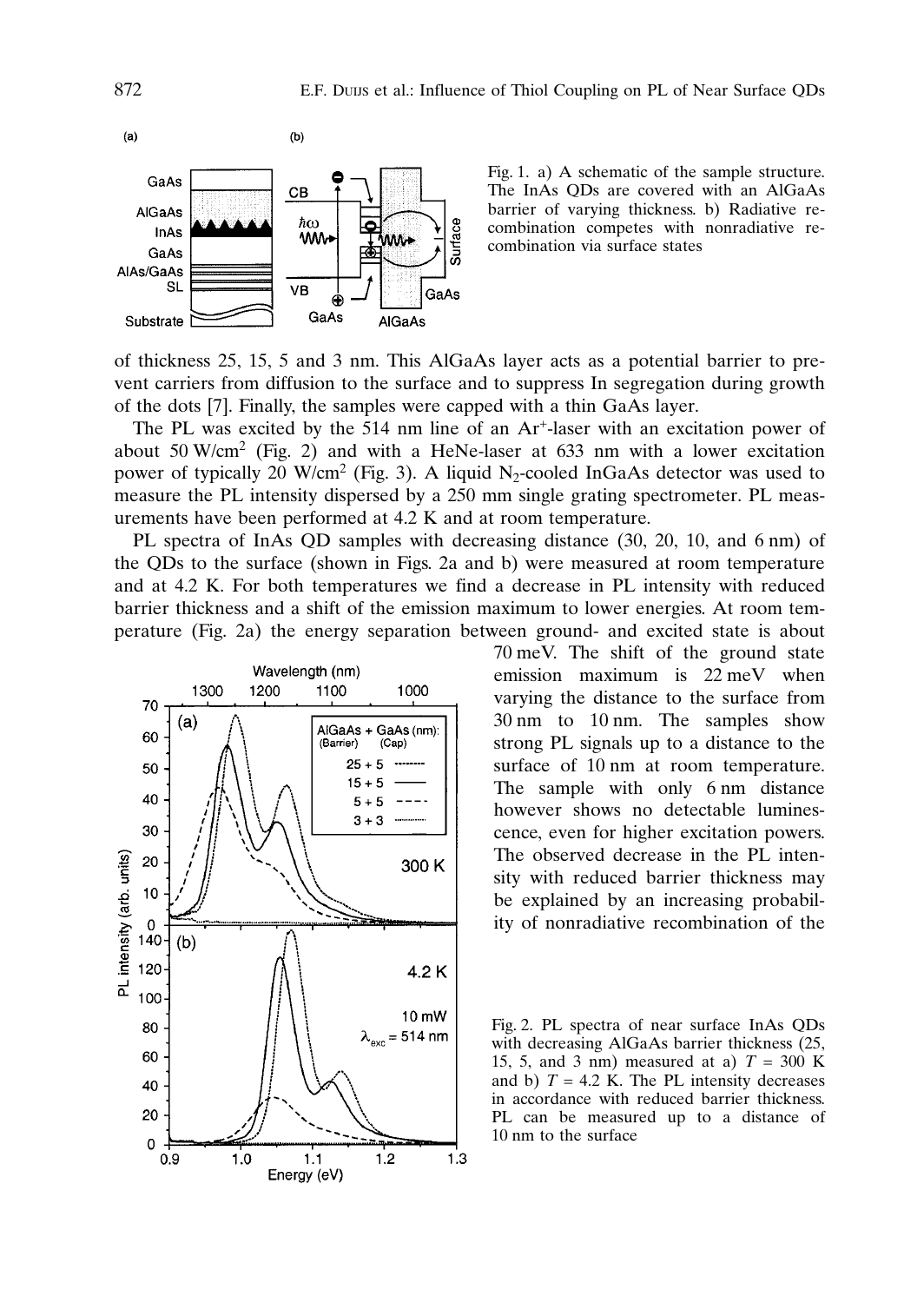electron–hole pairs via surface states, as shown schematically in Fig. 1b. Radiative recombination competes with nonradiative recombination on the surface due to tunneling of carriers through the AlGaAs barrier. A decrease in barrier thickness results in increased probability for nonradiative recombination and, therefore, in a quenching of the PL intensity. Thermal activation of carriers over the barrier can be ruled out as the main escape process, because the spectra measured at 4.2 K (Fig. 2b) show similar decrease of PL intensity with reduced barrier thickness as the spectra measured at 300 K (Fig. 2a). For the sample with only 10 nm distance to the surface the decrease is even stronger pronounced at 4.2 K. To study the influence of the confinement potential in near surface structures, we have also performed PL measurements on InGaAs QDs and InGaAs QWs [8]. InGaAs QDs and InGaAs QWs showed an overall weaker PL intensity and an earlier quenching due to the lower confinement potential of those structures. Hence, we have chosen the InAs QD samples, with a considerably stronger PL intensity, to investigate the influence of surface functionalization on the PL.

The observed red-shift of the peak energy to lower energies with reduced distance of the QDs to the surface might have several reasons. Charge accumulation causes an electric field, resulting in a quantum confined Stark effect [9]. However, this effect is estimated to be not sufficient to explain a shift as large as 22 meV at room temperature (Fig. 2a). A similar red-shift has also been reported in Refs. [10] and [11] for InAs and InGaAs QDs, respectively. This spectral shift has been discussed in terms of changes of the strain, when the islands or QWs are covered only by a thin cap layer.

There have been many studies on the functionalization of GaAs surfaces with various sulfides and mercapto compounds in contact with air  $[12-14]$ . However, effects of the surface modification on the luminescence properties have been discussed in terms of increased PL intensity and PL decay time only for bulk GaAs [15, 16]. In previous studies, we demonstrated the electrochemical stabilization of the GaAs surface by the ODT monolayer deposition in aqueous electrolytes [2]. The ODT monolayers turned out to be stable even after more than one month in air [8].

The ODT monolayers were deposited self-assembling from the solution as reported previously [2]. Prior to the SAMs deposition, the cleaned InAs QD samples were dipped into concentrated HCl for 1 min. This surface pretreatment was chosen instead of the 'photochemical etching' procedure in order to minimize any uncertain effects that might be caused by the pretreatment. Indeed, the surface preparation did not result in any remarkable changes in the stability of the ODT monolayer in air [13]. The inset in Fig. 3b schematically shows the ODT coated sample structure.

In Fig. 3 we present PL spectra of InAs QDs with 25, 15, and 5 nm thick AlGaAs barriers, as grown and after ODT monolayer deposition. Note that the surfaces of the as grown samples were covered with native oxide. A strong increase in PL intensity is observed for each sample after the functionalization with ODT. Such an increase in PL intensity can be attributed to the reduction of the surface states resulting from the sulfur–arsenic coupling. Furthermore, we observe an additional spectral red-shift of 12 meV for InAs QDs which are closest to the surface. This may be explained, as discussed before, by a further reduced GaAs cap layer thickness.

In the inset in Fig. 3a we compare the increase in PL intensity of InAs QDs after functionalization for 10, 20, and 30 nm distance to the surface. The passivation factor  $P$ is defined as the ratio of PL peak intensity with and without ODT monolayers. The influence of surface modification is most pronounced for the samples with QDs in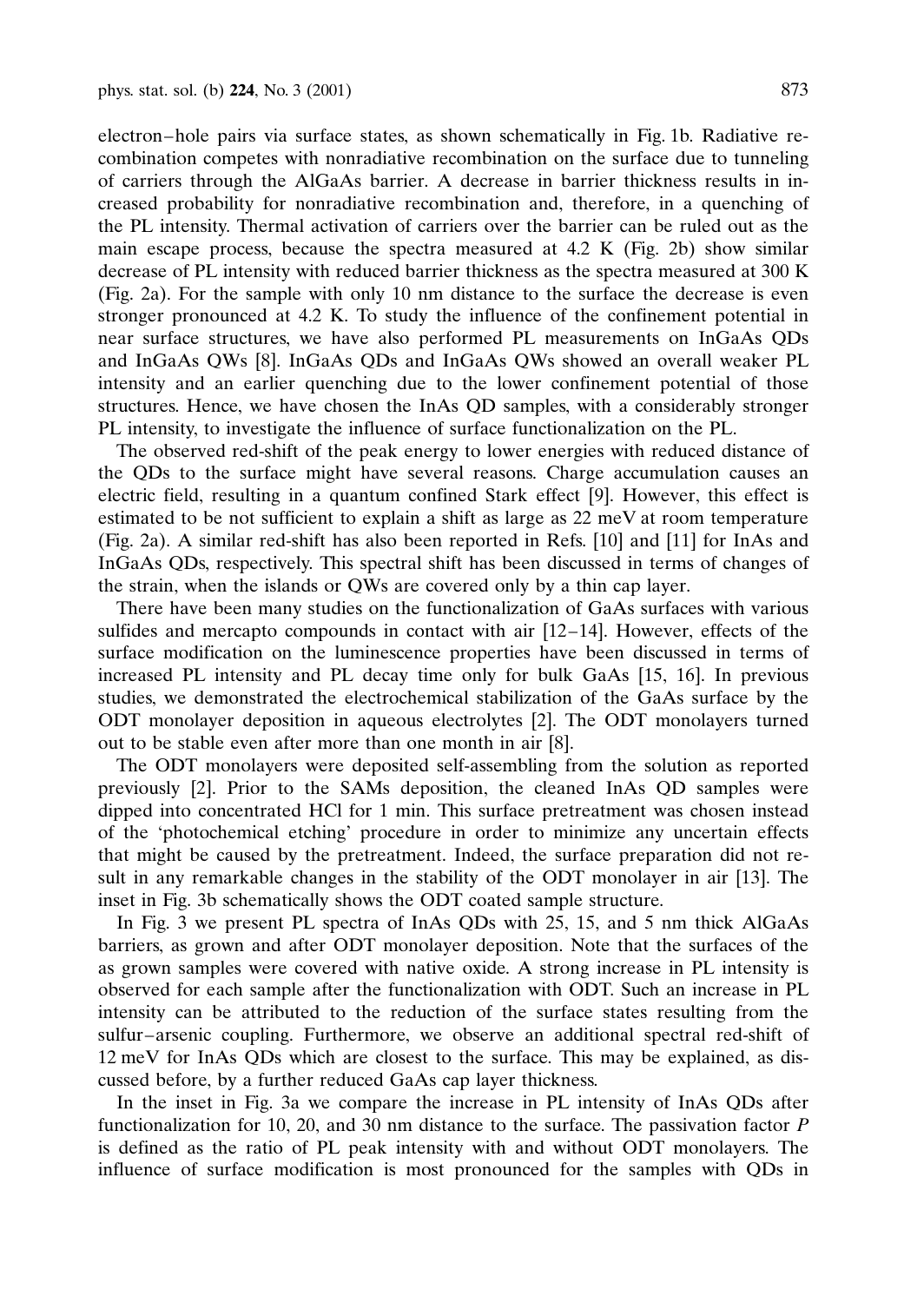

Fig. 3. PL spectra of near surface InAs QDs with (dashed line) and without (solid line) deposition of ODT monolayers. The AlGaAs barrier thickness is a) 25 nm, b) 15 nm, and c) 5 nm. The inset in a) shows the influence of ODT deposition on PL intensity as a function of the distance to the surface. The 'passivation factor'  $P$  is defined as the PL intensity with ODT divided by the PL intensity without ODT. The inset in b) shows schematically the ODT covered sample structure

closest proximity to the surface. We observe an increase in  $P$  from 1.45 to 1.87 by reducing the distance to the surface from 30 nm to 10 nm. As one can expect qualitatively, when the QDs are closer to the surface, they are more sensitive to the surface coupling reaction.

In conclusion, we performed PL experiments on near surface InAs QDs. Strong QD luminescence is observed

even for the dots as close as 10 nm to the surface. The samples were functionalized by the deposition of ODT monolayers onto the GaAs surface. A significant enhancement of the PL signal (up to  $P = 1.87$ ) was observed after SAM deposition, suggesting the reduction of the surface states by the sulfur–arsenic coupling. The obtained results demonstrate a promising potential not only to fabricate well-organized and biocompatible composites on GaAs, but also to detect changes in the surface conditions using near surface InAs QDs. This can be an essential step towards future applications in smart bio-sensors.

Acknowledgements This research was financially supported by the Deutsche Forschungsgemeinschaft (SFB 563) and by the Fonds der Chemischen Industrie (0661038). One of the authors (M.T.) is an Alexander von Humboldt Fellow.

## **References**

- [1] E. SACKMANN and M. TANAKA, Trends Biotechnol. 18, 58 (2000).
- [2] K. Adlkofer,M. Tanaka,H. Hillebrandt,G. Wiegand,E. Sackmann,T. Bolom,R. Deutschmann, and G. Abstreiter, Appl. Phys. Lett. 76, 3313 (2000).
- [3] D. LEONARD, K. POND, and P.M. PETROFF, Phys. Rev. B 50, 11687 (1994).
- [4] D. BIMBERG, M. GRUNDMANN, and N.N. LEDENTSOV, Quantum Dot Heterostructures, John Wiley & Sons, New York/Chichester 1998.
- [5] L. CHU, M. ARZBERGER, G. BÖHM, and G. ABSTREITER, J. Appl. Phys. 85, 2355 (1999).
- [6] I.N. Stranski and L. von Krastanow, Akad. Wiss. Lit. Mainz, Math.-Naturwiss. Kl. IIb 146, 797 (1939).